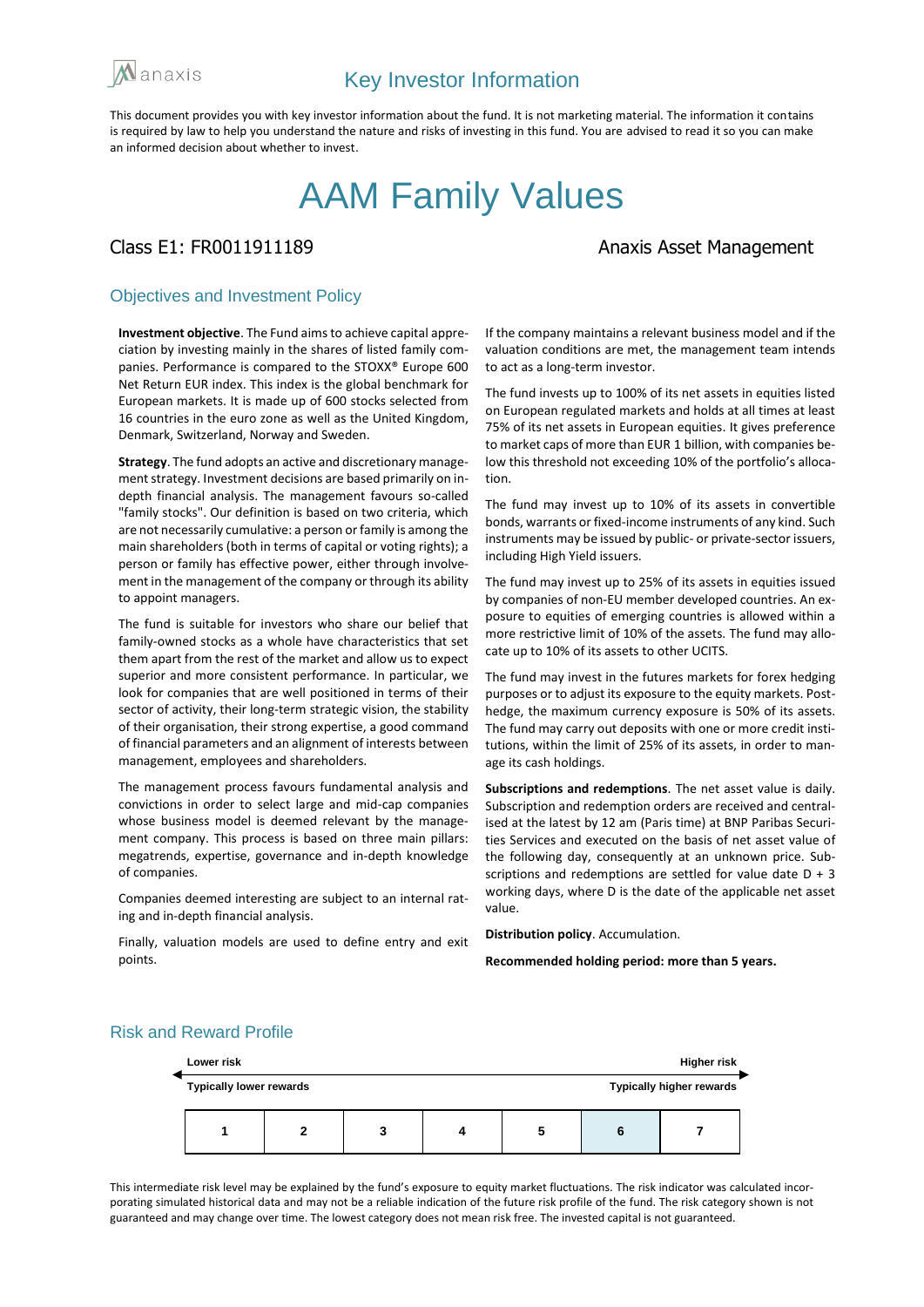

### Material risks not taken into account by this indicator

**Credit risk**: The fund may hold private bonds of low credit quality. The possible deterioration in the signature quality of the issuer could lead to a fall in the price of the bond and thus in the net asset value of the fund.

**Impact of financial techniques such as the use of financial instruments**: The use of financial contracts may lead to the risk of a deeper and quicker decrease in the net asset value compared to the markets in which the fund invests.

### **Charges**

The charges are used to pay the costs of running the fund, including the costs of marketing and distributing it. These charges reduce the potential growth of your investment.

| One-off charges taken<br>before or after you invest |    |  |
|-----------------------------------------------------|----|--|
| <b>Entree charge</b>                                | 2% |  |
| <b>Exit charge</b>                                  | በ% |  |

| Charges taken from the fund over each year |                                  |  |
|--------------------------------------------|----------------------------------|--|
| On-going charges                           | $2.11\%*$                        |  |
| Charges taken from the fund                |                                  |  |
| under certain conditions                   |                                  |  |
|                                            | 15% of the out-performance above |  |
| Performance fee                            | the benchmark. Performance fee   |  |
|                                            | of the previous year: 1.11%.     |  |

This is the maximum that might be taken out of your money before it is invested or before proceeds of your investments are paid out. In certain cases you may pay less. Please refer to your financial advisor or the distributor for the actual entry and exit charges.

\* This figure is based on the charges of the previous year. This figure may vary from one year to another.

On-going charges exclude performance fees and portfolio transaction costs, except in the case of an entry/exit charge paid by the fund when buying or selling units in another collective investment undertaking.

For more information on charges, please refer to the relevant sections of the prospectus available on the website www.anaxiscapital.com (in French).

#### 9,23% 26,24% 20% 30%

Past Performance



On-going charges are deducted from performance calculations. However entry and exit fees which may be applicable are not deducted from these performance figures.

The fund was launched on 16 June 2014.

The base currency of the fund is the euro. The base currency of the share class is the euro.

Past performance is not a guide to future performance.

# Practical Information

The custodian is BNP Paribas Securities Services. The most recent prospectus and the latest periodic documents of regulatory information, as well as all other practical information, are available for free from the managing company upon simple written request. The net asset value is available upon simple request from the managing company and via its internet site at www.anaxiscapital.com. According to your tax status, potential capital gains and revenues resulting from the fund may be subject to taxation. We advise you to enquire for more information from the distributor of the fund.

Information for Swiss investors. The Fund's rules, the Prospectus, the Key Investor Information Document (KIID) together with the annual and semi-annual reports are available for free from the representative of the company in Switzerland (ACOLIN Fund Services AG, Leutschenbachstrasse 50, CH-8050 Zurich, www.acolin.ch). The paying agent in Switzerland is the Banque Cantonale Vaudoise, 14, Place St-François, 1003 Lausanne.

Anaxis Asset Management SAS may be held liable solely on the basis of any statement contained in this document that is misleading, inaccurate or inconsistent with the relevant parts of the prospectus for the fund. Up-to-date details of the remuneration policy are available on the company's website at www.anaxiscapital.com. A paper or electronic copy of the remuneration policy will be made available free of charge upon request.

This fund is authorised in France and regulated by the Autorité des Marchés Financiers (AMF). Anaxis Asset Management SAS is authorised in France and regulated by the Autorité des Marchés Financiers (AMF). This key investor information is accurate as at 2<sup>nd</sup> January 2022.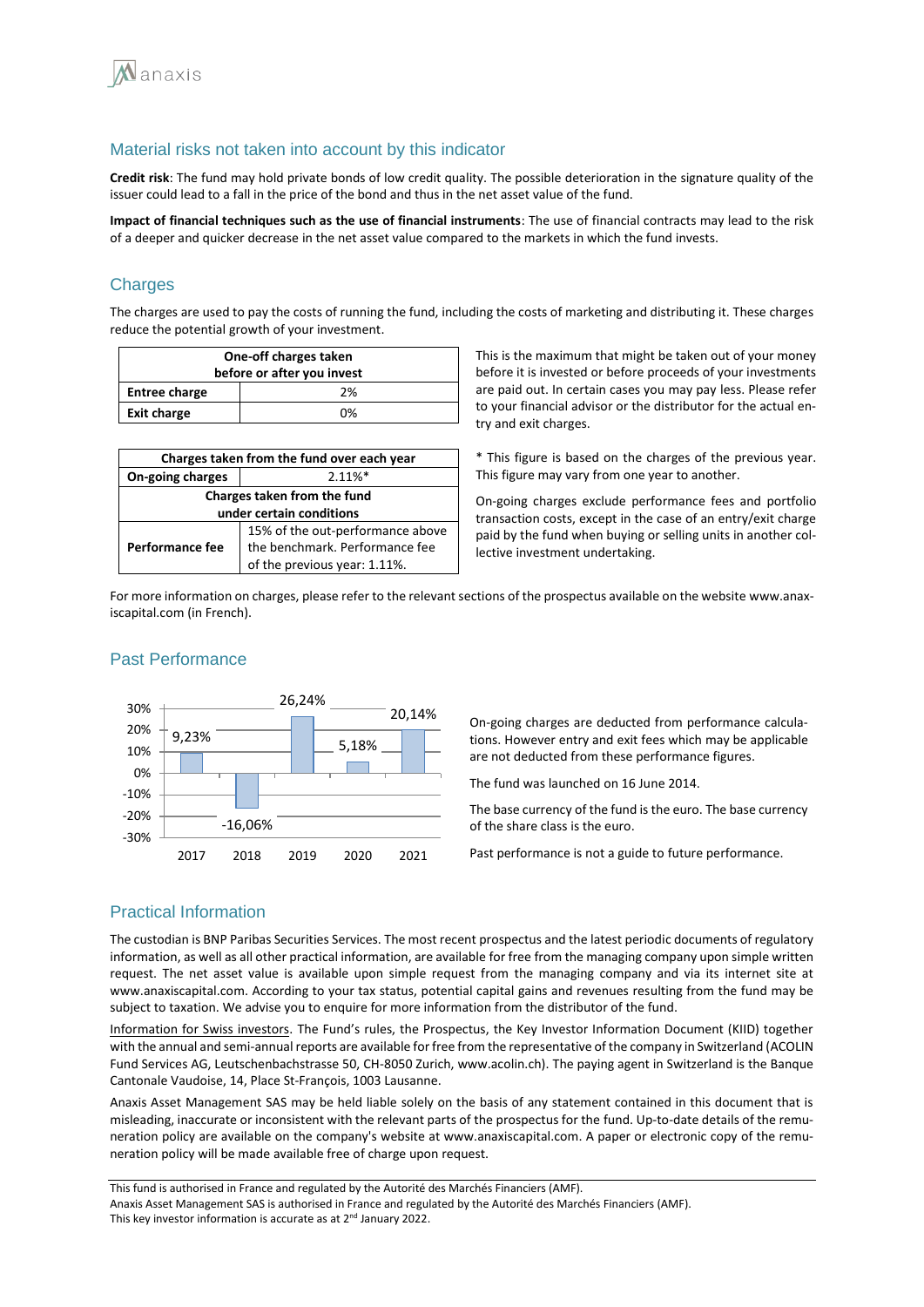

This document provides you with key investor information about the fund. It is not marketing material. The information it contains is required by law to help you understand the nature and risks of investing in this fund. You are advised to read it so you can make an informed decision about whether to invest.

# AAM Family Values

## Class I: FR0011911197 **Anaxis Asset Management**

### Objectives and Investment Policy

**Investment objective**. The Fund aims to achieve capital appreciation by investing mainly in the shares of listed family companies. Performance is compared to the STOXX® Europe 600 Net Return EUR index. This index is the global benchmark for European markets. It is made up of 600 stocks selected from 16 countries in the euro zone as well as the United Kingdom, Denmark, Switzerland, Norway and Sweden.

**Strategy**. The fund adopts an active and discretionary management strategy. Investment decisions are based primarily on in-depth financial analysis. The management favours socalled "family stocks". Our definition is based on two criteria, which are not necessarily cumulative: a person or family is among the main shareholders (both in terms of capital or voting rights); a person or family has effective power, either through involvement in the management of the company or through its ability to appoint managers.

The fund is suitable for investors who share our belief that family-owned stocks as a whole have characteristics that set them apart from the rest of the market and allow us to expect superior and more consistent performance. In particular, we look for companies that are well positioned in terms of their sector of activity, their long-term strategic vision, the stability of their organisation, their strong expertise, a good command of financial parameters and an alignment of interests between management, employees and shareholders.

The management process favours fundamental analysis and convictions in order to select large and mid-cap companies whose business model is deemed relevant by the management company. This process is based on three main pillars: megatrends, expertise, governance and in-depth knowledge of companies.

Companies deemed interesting are subject to an internal rating and in-depth financial analysis.

Finally, valuation models are used to define entry and exit points.

If the company maintains a relevant business model and if the valuation conditions are met, the management team intends to act as a long-term investor.

The fund invests up to 100% of its net assets in equities listed on European regulated markets and holds at all times at least 75% of its net assets in European equities. It gives preference to market caps of more than EUR 1 billion, with companies below this threshold not exceeding 10% of the portfolio's allocation.

The fund may invest up to 10% of its assets in convertible bonds, warrants or fixed-income instruments of any kind. Such instruments may be issued by public- or private-sector issuers, including High Yield issuers.

The fund may invest up to 25% of its assets in equities issued by companies of non-EU member developed countries. An exposure to equities of emerging countries is allowed within a more restrictive limit of 10% of the assets. The fund may allocate up to 10% of its assets to other UCITS.

The fund may invest in the futures markets for forex hedging purposes or to adjust its exposure to the equity markets. Posthedge, the maximum currency exposure is 50% of its assets. The fund may carry out deposits with one or more credit institutions, within the limit of 25% of its assets, in order to manage its cash holdings.

**Subscriptions and redemptions**. The net asset value is daily. Subscription and redemption orders are received and centralised at the latest by 12 am (Paris time) at BNP Paribas Securities Services and executed on the basis of net asset value of the following day, consequently at an unknown price. Subscriptions and redemptions are settled for value date  $D + 3$ working days, where D is the date of the applicable net asset value.

**Distribution policy**. Accumulation.

**Recommended holding period: more than 5 years.**

# **Lower risk Higher risk Typically lower rewards Typically higher rewards 1 2 3 4 5 6 7**

Risk and Reward Profile

This intermediate risk level may be explained by the fund's exposure to equity market fluctuations. The risk indicator was calculated incorporating simulated historical data and may not be a reliable indication of the future risk profile of the fund. The risk category shown is not guaranteed and may change over time. The lowest category does not mean risk free. The invested capital is not guaranteed.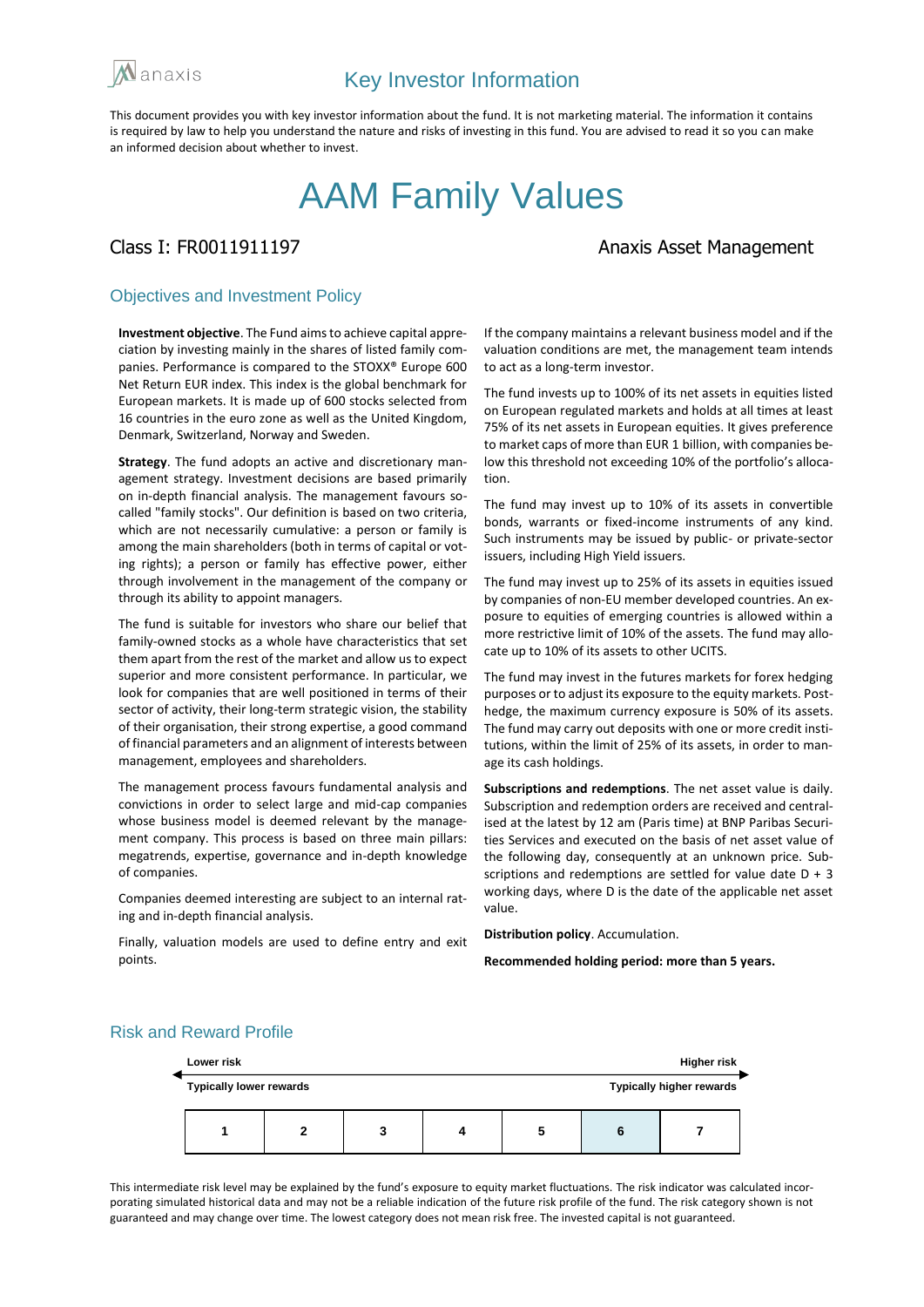

#### Material risks not taken into account by this indicator

**Credit risk**: The fund may hold private bonds of low credit quality. The possible deterioration in the signature quality of the issuer could lead to a fall in the price of the bond and thus in the net asset value of the fund.

**Impact of financial techniques such as the use of financial instruments**: The use of financial contracts may lead to the risk of a deeper and quicker decrease in the net asset value compared to the markets in which the fund invests.

### **Charges**

The charges are used to pay the costs of running the fund, including the costs of marketing and distributing it. These charges reduce the potential growth of your investment.

| One-off charges taken<br>before or after you invest |    |  |
|-----------------------------------------------------|----|--|
| <b>Entree charge</b>                                | 2% |  |
| <b>Exit charge</b>                                  | በ% |  |

| Charges taken from the fund over each year |                                 |  |
|--------------------------------------------|---------------------------------|--|
| On-going charges                           | $1.36\%*$                       |  |
| Charges taken from the fund                |                                 |  |
| under certain conditions                   |                                 |  |
|                                            | 15 % of the out-performance     |  |
| Performance fee                            | above the benchmark. Perfor-    |  |
|                                            | mance fee of the previous year: |  |
|                                            | 1.34%                           |  |

This is the maximum that might be taken out of your money before it is invested or before proceeds of your investments are paid out. In certain cases you may pay less. Please refer to your financial advisor or the distributor for the actual entry and exit charges.

\* This figure is based on the charges of the previous year. This figure may vary from one year to another.

On-going charges exclude performance fees and portfolio transaction costs, except in the case of an entry/exit charge paid by the fund when buying or selling units in another collective investment undertaking.

For more information on charges, please refer to the relevant sections of the prospectus available on the website www.anaxiscapital.com (in French).



#### Past Performance

On-going charges are deducted from performance calculations. However entry and exit fees which may be applicable are not deducted from these performance figures.

The fund was launched on 16 June 2014.

The base currency of the fund is the euro. The base currency of the share class is the euro.

Past performance is not a guide to future performance.

#### Practical Information

The custodian is BNP Paribas Securities Services. The most recent prospectus and the latest periodic documents of regulatory information, as well as all other practical information, are available for free from the managing company upon simple written request. The net asset value is available upon simple request from the managing company and via its internet site at www.anaxiscapital.com. According to your tax status, potential capital gains and revenues resulting from the fund may be subject to taxation. We advise you to enquire for more information from the distributor of the fund.

Information for Swiss investors. The Fund's rules, the Prospectus, the Key Investor Information Document (KIID) together with the annual and semi-annual reports are available for free from the representative of the company in Switzerland (ACOLIN Fund Services AG, Leutschenbachstrasse 50, CH-8050 Zurich, www.acolin.ch). The paying agent in Switzerland is the Banque Cantonale Vaudoise, 14, Place St-François, 1003 Lausanne.

Anaxis Asset Management SAS may be held liable solely on the basis of any statement contained in this document that is misleading, inaccurate or inconsistent with the relevant parts of the prospectus for the fund. Up-to-date details of the remuneration policy are available on the company's website at www.anaxiscapital.com. A paper or electronic copy of the remuneration policy will be made available free of charge upon request.

This fund is authorised in France and regulated by the Autorité des Marchés Financiers (AMF). Anaxis Asset Management SAS is authorised in France and regulated by the Autorité des Marchés Financiers (AMF). This key investor information is accurate as at 2<sup>nd</sup> January 2022.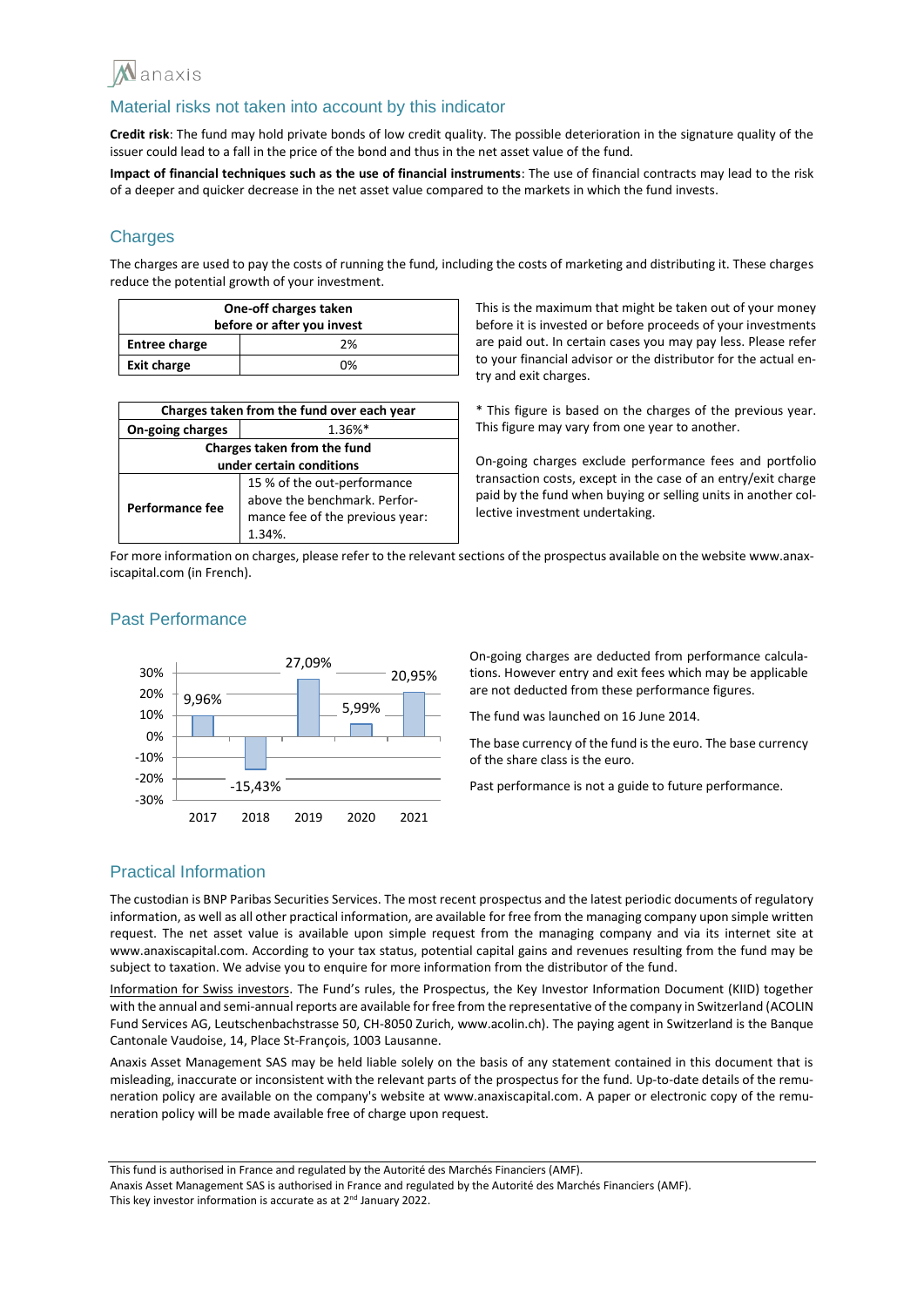

This document provides you with key investor information about the fund. It is not marketing material. The information it contains is required by law to help you understand the nature and risks of investing in this fund. You are advised to read it so you can make an informed decision about whether to invest.

# AAM Family Values

# Class I1: FR0014007HS6 Anaxis Asset Management

#### Objectives and Investment Policy

**Investment objective**. The Fund aims to achieve capital appreciation by investing mainly in the shares of listed family companies. Performance is compared to the STOXX® Europe 600 Net Return EUR index. This index is the global benchmark for European markets. It is made up of 600 stocks selected from 16 countries in the euro zone as well as the United Kingdom, Denmark, Switzerland, Norway and Sweden.

**Strategy**. The fund adopts an active and discretionary management strategy. Investment decisions are based primarily on in-depth financial analysis. The management favours socalled "family stocks". Our definition is based on two criteria, which are not necessarily cumulative: a person or family is among the main shareholders (both in terms of capital or voting rights); a person or family has effective power, either through involvement in the management of the company or through its ability to appoint managers.

The fund is suitable for investors who share our belief that family-owned stocks as a whole have characteristics that set them apart from the rest of the market and allow us to expect superior and more consistent performance. In particular, we look for companies that are well positioned in terms of their sector of activity, their long-term strategic vision, the stability of their organisation, their strong expertise, a good command of financial parameters and an alignment of interests between management, employees and shareholders.

The management process favours fundamental analysis and convictions in order to select large and mid-cap companies whose business model is deemed relevant by the management company. This process is based on three main pillars: megatrends, expertise, governance and in-depth knowledge of companies.

Companies deemed interesting are subject to an internal rating and in-depth financial analysis.

Finally, valuation models are used to define entry and exit points.

If the company maintains a relevant business model and if the valuation conditions are met, the management team intends to act as a long-term investor.

The fund invests up to 100% of its net assets in equities listed on European regulated markets and holds at all times at least 75% of its net assets in European equities. It gives preference to market caps of more than EUR 1 billion, with companies below this threshold not exceeding 10% of the portfolio's allocation.

The fund may invest up to 10% of its assets in convertible bonds, warrants or fixed-income instruments of any kind. Such instruments may be issued by public- or private-sector issuers, including High Yield issuers.

The fund may invest up to 25% of its assets in equities issued by companies of non-EU member developed countries. An exposure to equities of emerging countries is allowed within a more restrictive limit of 10% of the assets. The fund may allocate up to 10% of its assets to other UCITS.

The fund may invest in the futures markets for forex hedging purposes or to adjust its exposure to the equity markets. Posthedge, the maximum currency exposure is 50% of its assets. The fund may carry out deposits with one or more credit institutions, within the limit of 25% of its assets, in order to manage its cash holdings.

**Subscriptions and redemptions**. The net asset value is daily. Subscription and redemption orders are received and centralised at the latest by 12 am (Paris time) at BNP Paribas Securities Services and executed on the basis of net asset value of the following day, consequently at an unknown price. Subscriptions and redemptions are settled for value date  $D + 3$ working days, where D is the date of the applicable net asset value.

**Distribution policy**. Accumulation.

**Recommended holding period: more than 5 years.**

# Risk and Reward Profile

| Lower risk                     |   |  |  | <b>Higher risk</b> |   |                                 |
|--------------------------------|---|--|--|--------------------|---|---------------------------------|
| <b>Typically lower rewards</b> |   |  |  |                    |   | <b>Typically higher rewards</b> |
|                                | າ |  |  | 5                  | o |                                 |

This intermediate risk level may be explained by the fund's exposure to equity market fluctuations. The risk indicator was calculated incorporating simulated historical data and may not be a reliable indication of the future risk profile of the fund. The risk category shown is not guaranteed and may change over time. The lowest category does not mean risk free. The invested capital is not guaranteed.